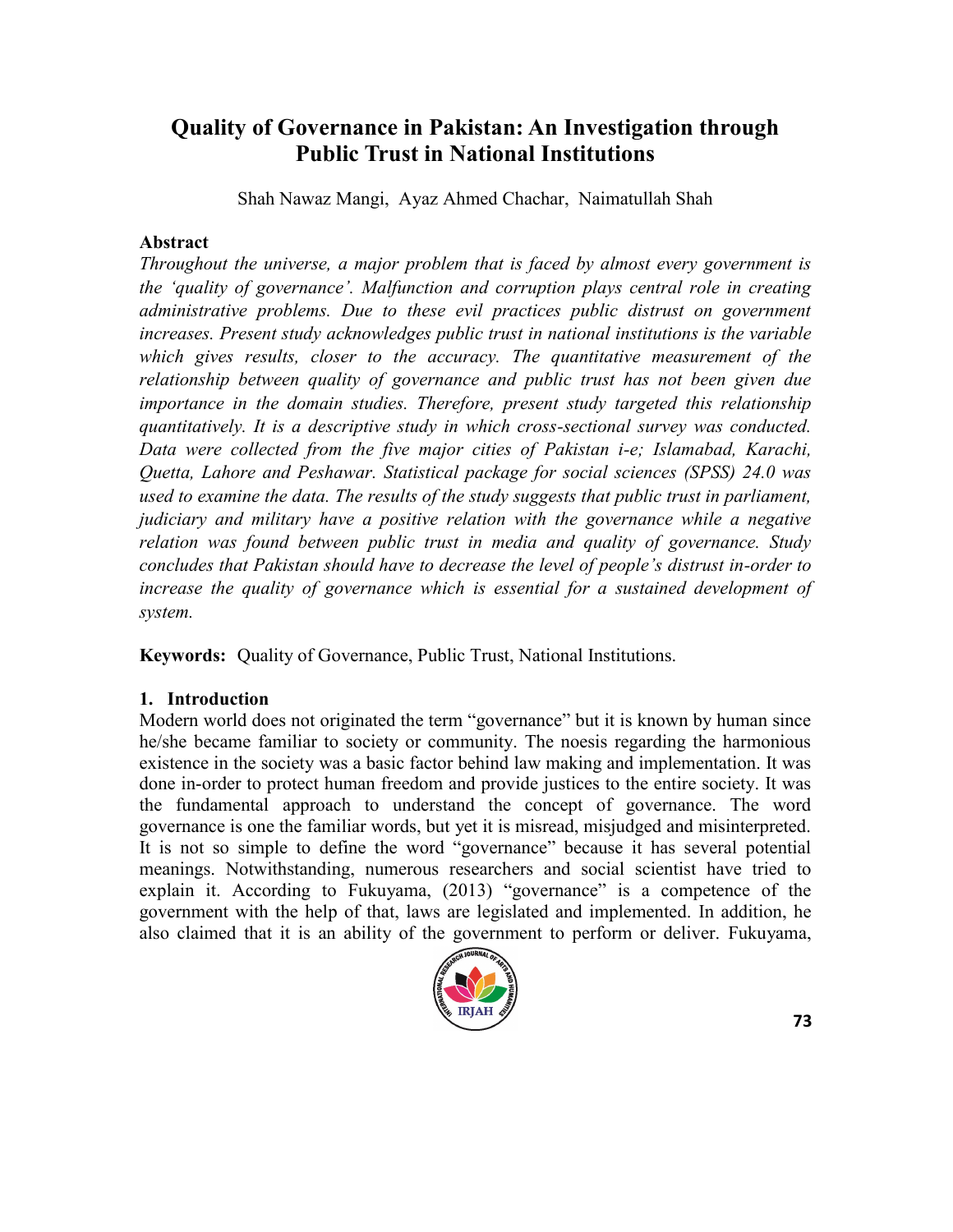[\(2013\)](file:///F:/IRJAH%20Folder/IRJAH%2047/6.%20co%20Jamal%20Mangi.docx#_ENREF_19#_ENREF_19) does not limit this concept only to the democratic government but he argues that the concept is equally important for the undemocratic governments. Moro (2001) finds that it is an institutional frame work, pattern, model or process of the government. It is a decision making process [\(Ali & Mujahid, 2015\)](file:///F:/IRJAH%20Folder/IRJAH%2047/6.%20co%20Jamal%20Mangi.docx#_ENREF_4#_ENREF_4). Heritier (2003) defines it as a political steering, to achieve particular goal. [Hyden & Mease, \(2004\)](file:///F:/IRJAH%20Folder/IRJAH%2047/6.%20co%20Jamal%20Mangi.docx#_ENREF_29#_ENREF_29) declares the term governance as a stewardship, that modulate the traditional and legal laws. A political, economic or social management of institutions, resources and national interest is known as governance. A common saying, "which is not manageable that is not measurable". In the light of this axiom, several political scientists, international research institutions, media and development aid donors are striving to measure governance. Fukuyama (2013) argues that it must be conceived before the measurement of governance that what brings about governance. Before going in detail it would be better to comprehend good governance. Governance is the ability of the government through which an accountable and effective process is developed in which people can easily participate ([Albassam,](file:///F:/IRJAH%20Folder/IRJAH%2047/6.%20co%20Jamal%20Mangi.docx#_ENREF_2#_ENREF_2)  [2015\).](file:///F:/IRJAH%20Folder/IRJAH%2047/6.%20co%20Jamal%20Mangi.docx#_ENREF_2#_ENREF_2) It is a scale by which quality of governance ascertains by the international institutions, researchers and other countries. The concept of good governance is a standard to evaluate the system and affair of any country ([Albassam, 2015\).](file:///F:/IRJAH%20Folder/IRJAH%2047/6.%20co%20Jamal%20Mangi.docx#_ENREF_2#_ENREF_2) The domain of good governance is greatly contributed by the current research. Which is the systematic and accurate method to analyze or measure the quality of governance? To answer this question, numerous international agencies and governance indicators has been acquainted, such as; Freedom House Index (FHI), Transparency International (TI), Economist Intelligence Unit (EIU), Global Competitiveness Survey (GCS), Worldwide Governance Indicators (WGI), Gallup International, International Country Risk Guide (ICRG) and many more. Unfortunately, governance's clear picture could not be taken through the data, presented by these institutions. Due to the limitations which prevail in the way, these institutions are unable to produce complete picture of governance. The debate over the meaningful way to measure the governance is facing a great disagreement ([Hyden & Mease, 2004\).](file:///F:/IRJAH%20Folder/IRJAH%2047/6.%20co%20Jamal%20Mangi.docx#_ENREF_29#_ENREF_29) Kaufmann D. *et al.* (2010) argues that governance's measurement will bring fruitful results when it will be measured through citizen's trust in the national institutions. [Hutchinson \(2018\)](file:///F:/IRJAH%20Folder/IRJAH%2047/6.%20co%20Jamal%20Mangi.docx#_ENREF_28#_ENREF_28) argues that, on the one side public trust is compulsory for the good governance and on the other, good governance is mandatory for trust. In other words, public trust and good governance are significantly related. Social and economic development, quality of governance and performance of judiciary are associated with trust ([Algan & Cahuc, 2014\).](file:///F:/IRJAH%20Folder/IRJAH%2047/6.%20co%20Jamal%20Mangi.docx#_ENREF_3#_ENREF_3) The significance of trust in running political institutions, systematically and successfully is restated by [Guinaudeau & Persico](file:///F:/IRJAH%20Folder/IRJAH%2047/6.%20co%20Jamal%20Mangi.docx#_ENREF_23#_ENREF_23)  [\(2013\)](file:///F:/IRJAH%20Folder/IRJAH%2047/6.%20co%20Jamal%20Mangi.docx#_ENREF_23#_ENREF_23).

Because happiness, prosperity, governance, economic, social and political factors are strongly related to citizen's trust. Therefore, the study aims to examine the quality of governance in Pakistan by investigating citizen's trust in judiciary, media, military and parliament. After spending more than seventy years of independence, the state of Pakistan failed to install a transparent, substantial and sustained system of governance. This study may be helpful to achieve this target. The sustained democracy enhanced the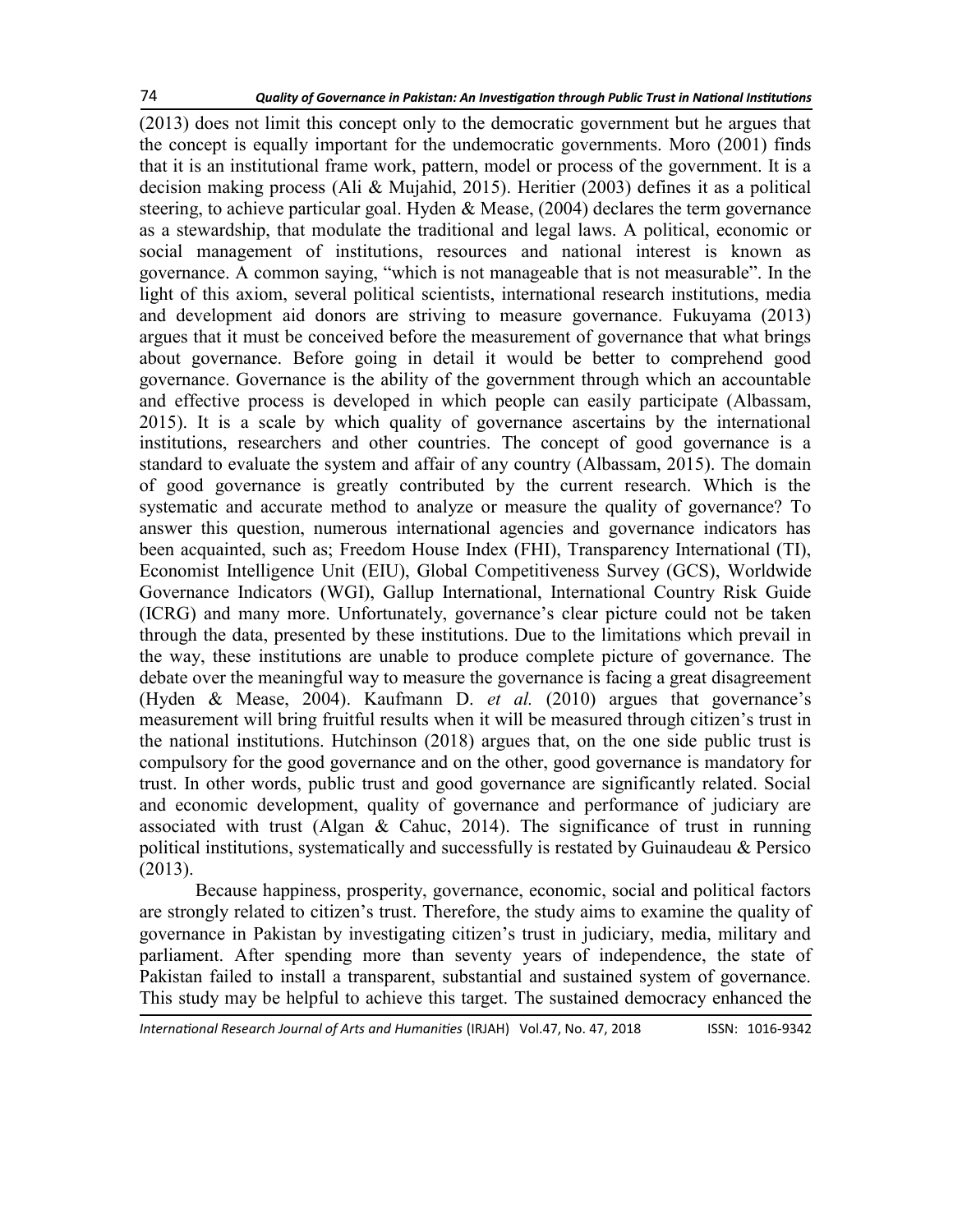greater chances of sustained economy. Hence, it can be claimed that this study may be the foreground for the development of economy by introducing developed democratic system in Pakistan through good governance.

### **2. Related studies**

For the welfare and ontogeny of any society, "governance" is an indispensible element. As described above that the concept of governance is difficult to explain because it is complex as well as multi-dimensional. Griffin (2010) argues that governance fulfills the needs and desires of the public as it is a broad concept which functions entirely, top to bottom. It is acknowledged good when the collective problems and issues of the citizens are solved. [Kaufmann D.](file:///F:/IRJAH%20Folder/IRJAH%2047/6.%20co%20Jamal%20Mangi.docx#_ENREF_34#_ENREF_34) *et al.* (2010) claim, the authority of governance is concocted by the traditions, customs, values and institutions of the society. They further consider governance as the administrative capacity by which policies are designed and enforced. [Kaufmann D. et al. \(2010\)](file:///F:/IRJAH%20Folder/IRJAH%2047/6.%20co%20Jamal%20Mangi.docx#_ENREF_34#_ENREF_34) acknowledges governance as an idea which elect the authority of any state or society. Further, this idea holds the authority accountable and replaces it when ever needed. Yousif *et al.* (2016) finds that to comprehend the governance, it is necessary to perceive it through the values given by it to human rights, the respect of public freedom, esteem to the wishes and desires of the public in the process of decision making. World Bank sees governance in two ways ([Khan, 2002\).](file:///F:/IRJAH%20Folder/IRJAH%2047/6.%20co%20Jamal%20Mangi.docx#_ENREF_35#_ENREF_35) First, it emphasizes political powers to enhance the quality of management in-order to manage the national issues. In the second way, governance accentuate on the usage of political powers in the management of socio-economic resources for national development.

Existing literature suggests that different variables and approaches have been used by social scientist and international institutions to examine the quality of governance. According to [Albassam, \(2015\)](file:///F:/IRJAH%20Folder/IRJAH%2047/6.%20co%20Jamal%20Mangi.docx#_ENREF_2#_ENREF_2) publishing literature is unable to show the clear method to measure the quality of governance due to the limitations it posses. Oates (1999) finds that governance which is trusted by people will be vigilant and more responsible in finding easier and better ways to serve the citizens. Alike governance, [Yousaf et al.](file:///F:/IRJAH%20Folder/IRJAH%2047/6.%20co%20Jamal%20Mangi.docx#_ENREF_59#_ENREF_59)   $(2016)$  finds "trust" also a difficult term to describe. Public trust helps governing authority to perfume objectively and wisely as compared to distrusted. Fard  $\&$  Rostamy, [\(2007\)](file:///F:/IRJAH%20Folder/IRJAH%2047/6.%20co%20Jamal%20Mangi.docx#_ENREF_16#_ENREF_16) advocates the claim, governing authority which is trusted by the public, enjoys more autonomy in the process of decision making. Laws and policies of the state are eagerly obeyed by the citizens when they trust their government (Caillier, 2010 & Tsang *et al.*, 2009). Public trust over the governance shows that government is functioning to fulfill the needs and desires of public (Bouckaert  $&$  Van de Walle, 2003). Bhattacharyya [& Hodler, \(2015\)](file:///F:/IRJAH%20Folder/IRJAH%2047/6.%20co%20Jamal%20Mangi.docx#_ENREF_7#_ENREF_7) acknowledged that the quality of the performance is interrelated to the public trust. When institutions are trusted their performance quality will be high but it will be low when institutions are distrusted (Mangi *et al.,* 2018). According to Bouckaert (2012) there are three levels of public trust. At the first level, democratic way and public trust in political institutions comes. The second level is government's efficiency to manage the socio-economic issues. The third level is associated to the service of government and its impact on daily life of the citizens. During last three decades a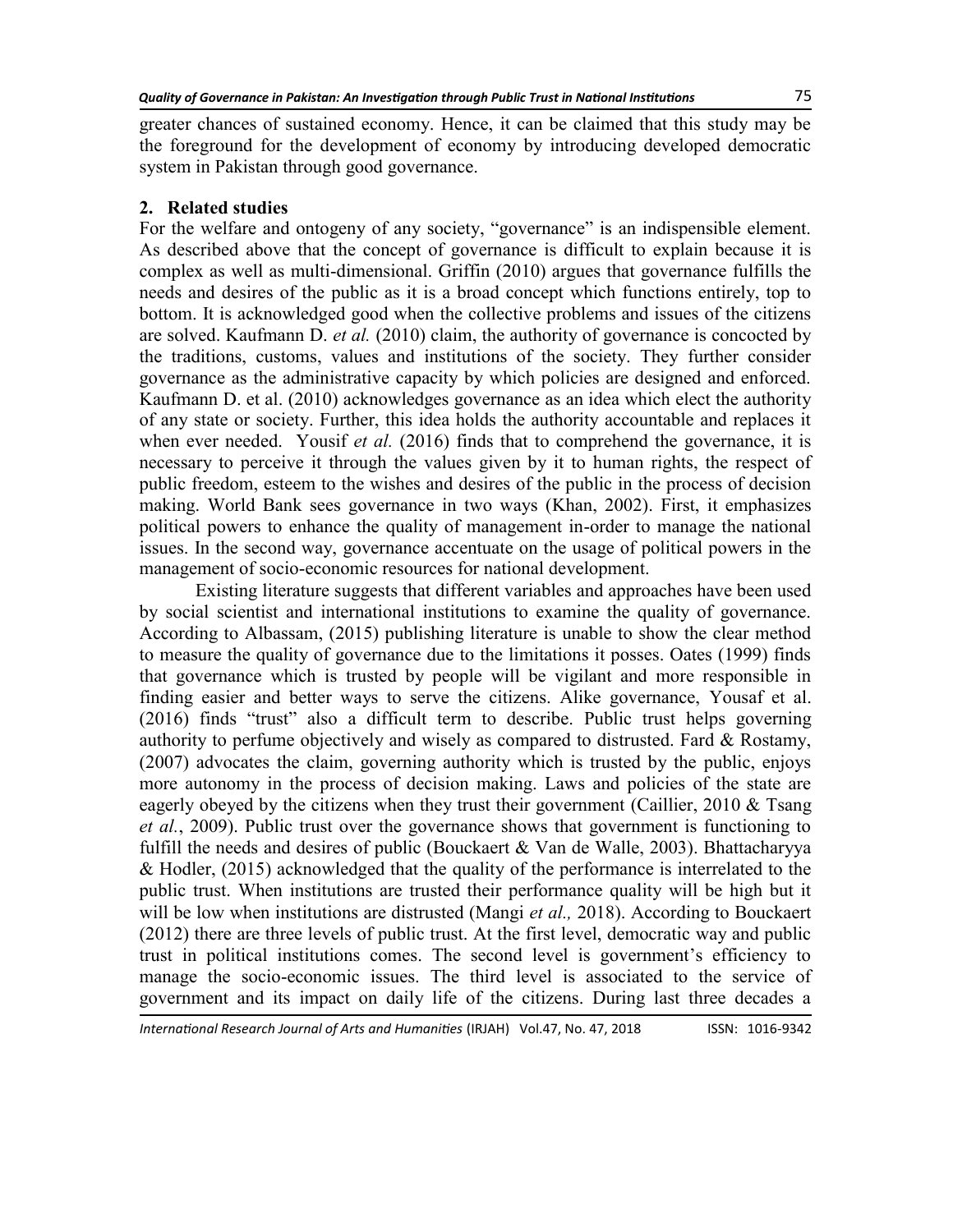considerable consideration has been given to the relationship of trust and governance ([Klesner, 2007\).](file:///F:/IRJAH%20Folder/IRJAH%2047/6.%20co%20Jamal%20Mangi.docx#_ENREF_36#_ENREF_36) Public trust has been investigated by various researchers. These studies find significance influence of trust on the functioning capacity of the institutions ([Chanley et al., 2000;](file:///F:/IRJAH%20Folder/IRJAH%2047/6.%20co%20Jamal%20Mangi.docx#_ENREF_12#_ENREF_12) [Tyler, 2000;](file:///F:/IRJAH%20Folder/IRJAH%2047/6.%20co%20Jamal%20Mangi.docx#_ENREF_54#_ENREF_54) [Inglehart & Welzel, 2005\)](file:///F:/IRJAH%20Folder/IRJAH%2047/6.%20co%20Jamal%20Mangi.docx#_ENREF_30#_ENREF_30).

Adversary, number of study claims that trust is a product of the institution's performance not only cause [\(Morris & Klesner, 2010;](file:///F:/IRJAH%20Folder/IRJAH%2047/6.%20co%20Jamal%20Mangi.docx#_ENREF_43#_ENREF_43) [Rothstein & Stolle, 2007\)](file:///F:/IRJAH%20Folder/IRJAH%2047/6.%20co%20Jamal%20Mangi.docx#_ENREF_49#_ENREF_49). A concern shown by [Cheema & Popovski \(2010\)](file:///F:/IRJAH%20Folder/IRJAH%2047/6.%20co%20Jamal%20Mangi.docx#_ENREF_13#_ENREF_13) that political institutions as well as the government are losing public trust since last two decades. This decaying level of public trust in institutions as well as governance is a time to be worried about. About the consequences of decreasing trust; policy makers, citizens, politicians, researchers and journalist are alarmed by Bok (2001). Diamond (2007) argues that political distrust is an only reason behind the devalued situation of the system in the eyes of public. He further claims that due to the political distrust, the entire political process will fail and in the result, a weak state takes birth which will not be able to develop. According to [Yousaf et](file:///F:/IRJAH%20Folder/IRJAH%2047/6.%20co%20Jamal%20Mangi.docx#_ENREF_59#_ENREF_59)  [al. \(2016\)](file:///F:/IRJAH%20Folder/IRJAH%2047/6.%20co%20Jamal%20Mangi.docx#_ENREF_59#_ENREF_59) Pakistan is a sufferer of poor governance and mismanagement. Decentralization, mal governance and corrupt activities have been seen in Pakistan [Ismail](file:///F:/IRJAH%20Folder/IRJAH%2047/6.%20co%20Jamal%20Mangi.docx#_ENREF_31#_ENREF_31)  [& Rizvi \(2010\).](file:///F:/IRJAH%20Folder/IRJAH%2047/6.%20co%20Jamal%20Mangi.docx#_ENREF_31#_ENREF_31) Consequently, the examination of governance through citizen's trust has been chosen.

### **3. Theoretical model and the development of hypotheses**

Governance is a concept or approach to respect the needs and desires of the public. [Kaufmann D. et al. \(2010\)](file:///F:/IRJAH%20Folder/IRJAH%2047/6.%20co%20Jamal%20Mangi.docx#_ENREF_33#_ENREF_33) consider it as an idea to select the authority, accountability of the authority and replacement of that authority. Alike governance, quality of governance is also complex to measure. Different variables have been used in the published literature but the present literature is still not clear about the authentic method. A recent study conducted by [Javaid, Ali, & Khan \(2016\)](file:///F:/IRJAH%20Folder/IRJAH%2047/6.%20co%20Jamal%20Mangi.docx#_ENREF_32#_ENREF_32) finds five variables indispensible for good governance, these factors are; political freedom, constitutional protection of public rights, common facilities of education and health, stable currency and accountable institutions. Additionally, [Javaid et al. \(2016\)](file:///F:/IRJAH%20Folder/IRJAH%2047/6.%20co%20Jamal%20Mangi.docx#_ENREF_32#_ENREF_32) suggests six parameters for the governance, to consider it good. These parameters are; consensus, responsiveness, transparency, accountability, effectiveness and participation. Albassam [\(2015\)](file:///F:/IRJAH%20Folder/IRJAH%2047/6.%20co%20Jamal%20Mangi.docx#_ENREF_2#_ENREF_2) asserts that governance is a tool to provide political stability and quality of service to public. He further declares that it is the responsibility of the governance to hold representatives and officials accountable and crackdown against corruption. Adversary, some researchers claims that only accountability and transparency are not sufficient to declare governance as "good" because, some other variables like; respect of human rights, independent judiciary and implementation of democratic laws are also essential for Denhardt & Denhardt,  $(2015)$ ; Kosack  $\&$  Fung, (2014). Published literature suggests that economic variables have also been used to investigate quality of governance. According to Fiorina (1978) quality of service and economic growth are the factors which are more reliable to measure the quality of governance. Recent studies declare public trust as a key factor to examine the quality as well as effectiveness of the governance [Yousaf et al. \(2016\)](file:///F:/IRJAH%20Folder/IRJAH%2047/6.%20co%20Jamal%20Mangi.docx#_ENREF_59#_ENREF_59) [Albassam, \(2015\)](file:///F:/IRJAH%20Folder/IRJAH%2047/6.%20co%20Jamal%20Mangi.docx#_ENREF_2#_ENREF_2)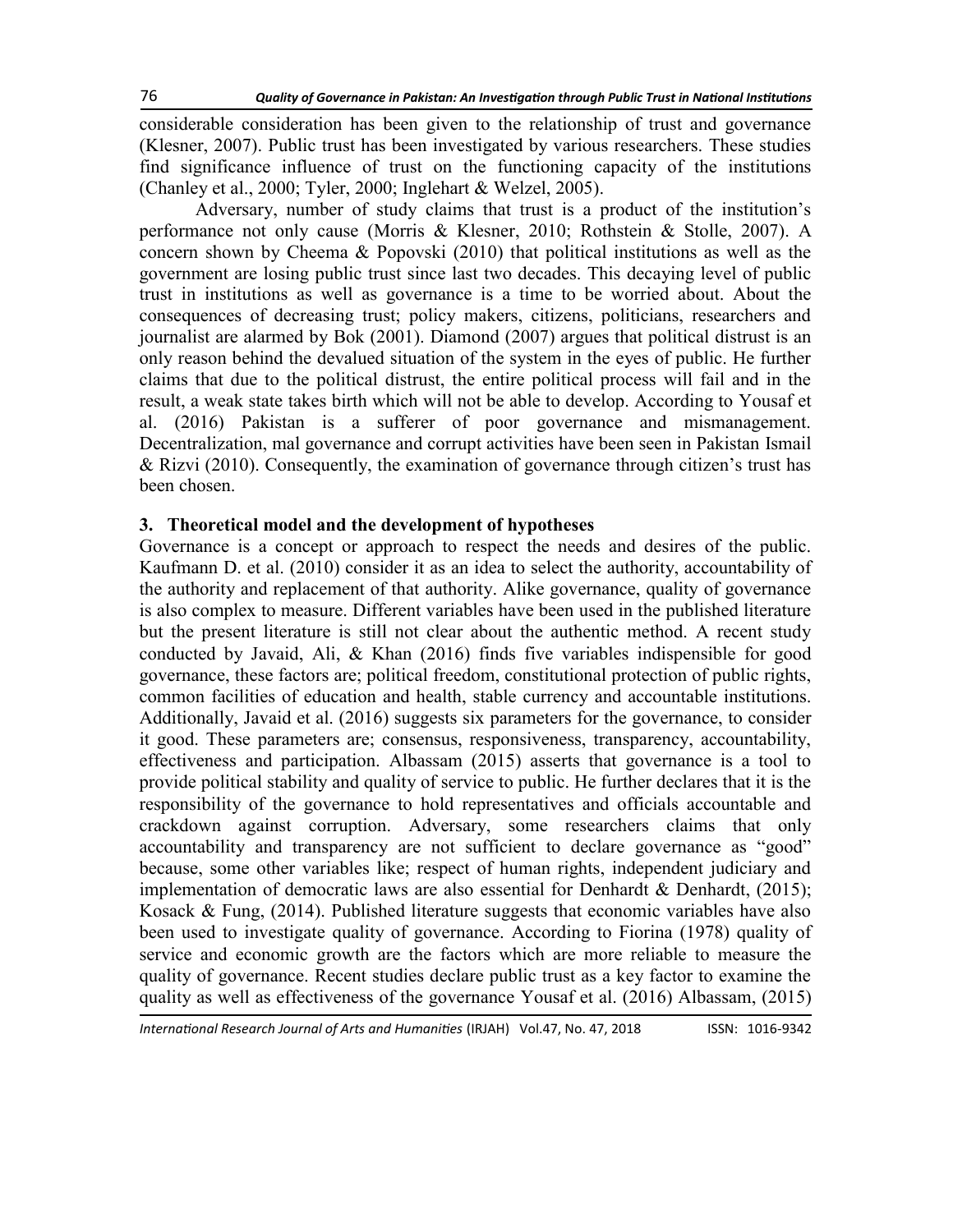[Morris & Klesner \(2010\)](file:///F:/IRJAH%20Folder/IRJAH%2047/6.%20co%20Jamal%20Mangi.docx#_ENREF_43#_ENREF_43). Cultural liberal discrepancy of the classical democratic theory also rectifies this claim [\(Mara, 2001\)](file:///F:/IRJAH%20Folder/IRJAH%2047/6.%20co%20Jamal%20Mangi.docx#_ENREF_41#_ENREF_41). Public expectations that their government is functioning according to their desires, is the basic ingredient from where trust develops ([Hetherington, 2005;](file:///F:/IRJAH%20Folder/IRJAH%2047/6.%20co%20Jamal%20Mangi.docx#_ENREF_27#_ENREF_27) Wheeless  $& Grotz$ , 1977). Public trust on institution, make the institution free from monitoring ([Torcal, 2014\).](file:///F:/IRJAH%20Folder/IRJAH%2047/6.%20co%20Jamal%20Mangi.docx#_ENREF_52#_ENREF_52) Researchers like; [Nunkoo et al. \(2018\)](file:///F:/IRJAH%20Folder/IRJAH%2047/6.%20co%20Jamal%20Mangi.docx#_ENREF_46#_ENREF_46)  acknowledges that institutions are formulated by public trust. Trust is not the source but it is the product which is being produced by the quality of governance ([Morris & Klesner,](file:///F:/IRJAH%20Folder/IRJAH%2047/6.%20co%20Jamal%20Mangi.docx#_ENREF_43#_ENREF_43)  [2010;](file:///F:/IRJAH%20Folder/IRJAH%2047/6.%20co%20Jamal%20Mangi.docx#_ENREF_43#_ENREF_43) [Newton, 2006\)](file:///F:/IRJAH%20Folder/IRJAH%2047/6.%20co%20Jamal%20Mangi.docx#_ENREF_45#_ENREF_45). The connection of trust and performance of the institutions is also recognized by [MacKuen, Erikson, & Stimson, \(1992\).](file:///F:/IRJAH%20Folder/IRJAH%2047/6.%20co%20Jamal%20Mangi.docx#_ENREF_40#_ENREF_40) They argues that when government creates job opportunities, provide good quality of services and respects human right then people begun to trust their government. According to Sulemana & [Issifu, \(2015\)](file:///F:/IRJAH%20Folder/IRJAH%2047/6.%20co%20Jamal%20Mangi.docx#_ENREF_50#_ENREF_50) public trust not only enhances the quality of governance but also it raises the economic growth. This argument is also supported by Foster  $&$  Frieden (2017). Trust is related to the quality of governance, quality of legal system, happiness and development of the society [Bartolini, Mikucka, & Sarracino \(2017\).](file:///F:/IRJAH%20Folder/IRJAH%2047/6.%20co%20Jamal%20Mangi.docx#_ENREF_6#_ENREF_6) Considerable number of scholar has investigated public trust but most of these studies have been conducted in the industrial states [\(Wang & Gordon, 2011;](file:///F:/IRJAH%20Folder/IRJAH%2047/6.%20co%20Jamal%20Mangi.docx#_ENREF_55#_ENREF_55)[Arnold et al., 2012\)](file:///F:/IRJAH%20Folder/IRJAH%2047/6.%20co%20Jamal%20Mangi.docx#_ENREF_5#_ENREF_5). Besides, trust has also been investigated in the developing countries [\(Addai & Pokimica, 2012\)](file:///F:/IRJAH%20Folder/IRJAH%2047/6.%20co%20Jamal%20Mangi.docx#_ENREF_1#_ENREF_1).

Therefore, the idea to examine governance with the help of public trust on different institutions of Pakistan has been developed. Limited studies have been conducted in Pakistan in which quality of governance has been measured through variables, which were used in this study. With the support of previous studies following model was developed (see figure. 1). The relationship of the dependent variables with the independent variables i-e; trust in judiciary, trust in parliament, trust in media and trust in military can be seen in the modal.



*International Research Journal of Arts and Humanities* (IRJAH) Vol.47, No. 47, 2018 **ISSN: 1016-9342**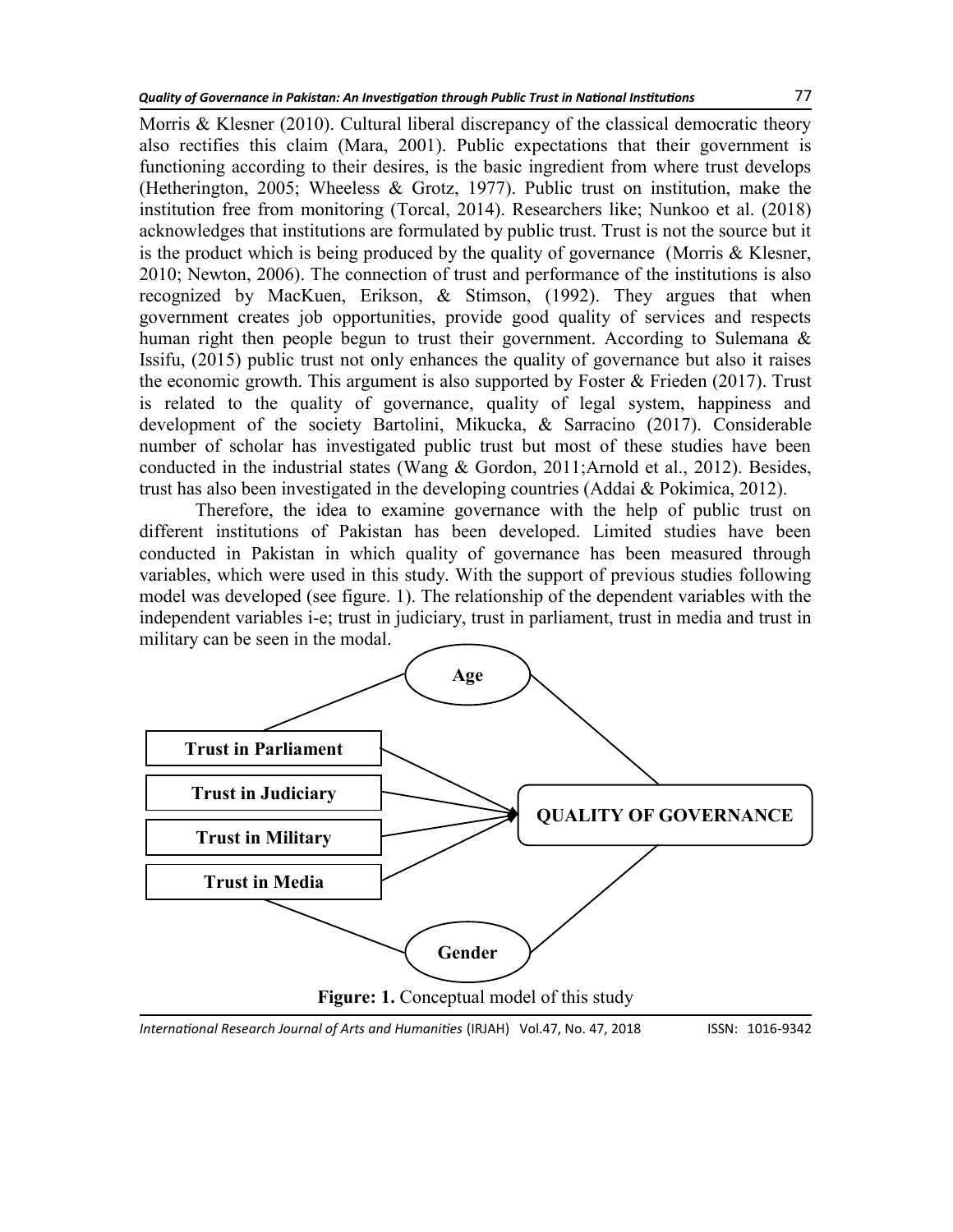Conceptual model of the study shows a complex relation between governance and public trust. According to the model, low level of trust on public institutions creates high level of distrust about government among the citizens. In this way, high level of public trust in the state's institutions decreases the level of distrust which ultimately increases the performance of the government. In other words; quality of governance undermined through public distrust or public trust undermined through quality of governance. Hence, it can be hypothesized;

- *H1*. There is significant and positive relation between public trust in parliament and quality of governance.
- *H2*. There is significant and positive relation between public trust in judiciary and quality of governance.
- *H3*. There is significant and positive relation between public trust in military and quality of governance.
- *H4*. There is significant and positive relation between public trust in media and quality of governance.

# **4. Research methodology**

Data used in the present study was collected by using a research instrument, adopted from the study of Sulemana & Issifu (2015). A cross sectional survey was conducted across the country but data of the five major cities were examined and interpreted in the current study. It is seen in the literature that several scholars have used the deductive method to measure human attitude and trust ([Park, 2012;](file:///F:/IRJAH%20Folder/IRJAH%2047/6.%20co%20Jamal%20Mangi.docx#_ENREF_48#_ENREF_48) [Tang, Woods & Zhao, 2009;](file:///F:/IRJAH%20Folder/IRJAH%2047/6.%20co%20Jamal%20Mangi.docx#_ENREF_51#_ENREF_51)  [Zhong, 2014\).](file:///F:/IRJAH%20Folder/IRJAH%2047/6.%20co%20Jamal%20Mangi.docx#_ENREF_60#_ENREF_60) Therefore, it was also applied in this study.

# **4.1. Research instrument, Sampling and Procedure for distribution**

The instrument consists on close-ended questions. Five-points Likert scale (1= quite a lot of trust and 5= none at all) are used to measure these items. Simple language is used to make the instrument more understandable. Additionally, instrument was translated into Urdu language without changing its original meaning. In total 8000 samples were collected by the survey team but only five hundred (500) questionnaires were distributed for present study. These five hundred samples were distributed in the major cities of Pakistan i-e; Islamabad, Quetta, Karachi, Peshawar and Lahore. Adult having eighteen years or above age were selected as the respondent. Respondent's consent for volunteer participation was obtained prior to the distribution of the questionnaire. Respondents were informed to withdraw at any stage without any hesitancy. The instrument was distributed through personal visits by the survey team during the period of December 2016 to December 2017. Out of total distributed questionnaire, the research became able to receive back 244 questionnaire.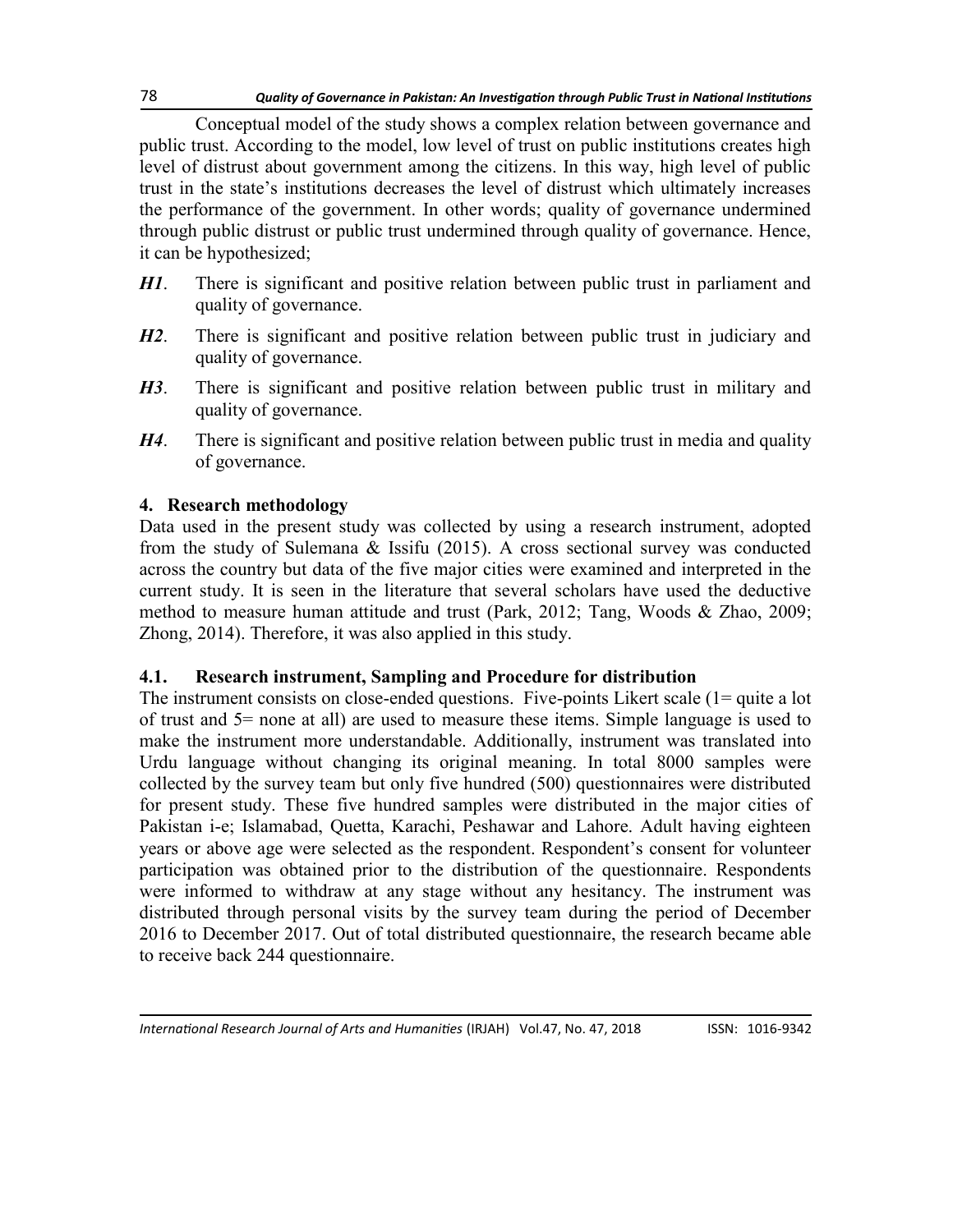#### **4.2. Examination of the data and results**

#### *4.2.1. Data Cleaning*

Statistical Package for Social Science (SPSS) version 24.0 for windows was selected for the examination of the data. Before performing the factor analysis the data was cleaned through treating missing values and outliers. From 244, five (5) samples were deleted due to completely missing. Furthermore, the outliers (univariate and multivariate) were detected through standardized z scores and Mahalanobis's distance test ([Hair et al., 2009\).](file:///F:/IRJAH%20Folder/IRJAH%2047/6.%20co%20Jamal%20Mangi.docx#_ENREF_24#_ENREF_24) As a result, nine (9) samples were deleted due to their standardized z scores which is  $\pm \geq 2.5$ , appearance of extreme and Mild-Outliers and  $D^2/df$  (degree of freedom) value exceed 2.5 or  $p \le 0.05$ (Hair et al., 2009). Finally, 230 samples were finalized for further analysis.

#### *4.2.2. Respondent's Demography*

Extensive description of the respondents is described below (table: 01). Results of the study highlights that among 230 participants majority were male 77.39%  $(n=178)$  while the female participants were in minority 22.60%  $(n=52)$ . Results also reveals that majority of the respondents were young, who were in between 21 -40 years 70.43% (n=162). The results shows that  $63.47\%$  of the total participants were married (n=146). With regard to the educational background of the participants, most of the respondents had master degree 81.73% (n=188). In respect of the occupation, servants were in majority 65.65% (n=151) and professionals 26.08% (n=60) were the second highest occupation.

|                       | Group          | Frequency | Percentage |  |
|-----------------------|----------------|-----------|------------|--|
|                       | Male           | 178       | 77.39      |  |
| Gender                | Female         | 52        | 22.60      |  |
|                       | Others         | 0         | 0.00       |  |
|                       | Total          | 230       | 100.0      |  |
|                       | $21 - 40$      | 162       | 70.39      |  |
|                       | $41 - 60$      | 63        | 27.39      |  |
| Age                   | Above 60       | 05        | 2.17       |  |
|                       | Total          | 230       | 100.0      |  |
|                       | Single         | 83        | 36.08      |  |
|                       | Married        | 146       | 63.47      |  |
| <b>Marital Status</b> | Divorced/Widow |           | 0.43       |  |
|                       | Other          | 0         | 0.00       |  |
|                       | Total          | 230       | 100.0      |  |

*Table: 01. Demographic description of the respondents*

*International Research Journal of Arts and Humanities* (IRJAH) Vol.47, No. 47, 2018 **ISSN: 1016-9342**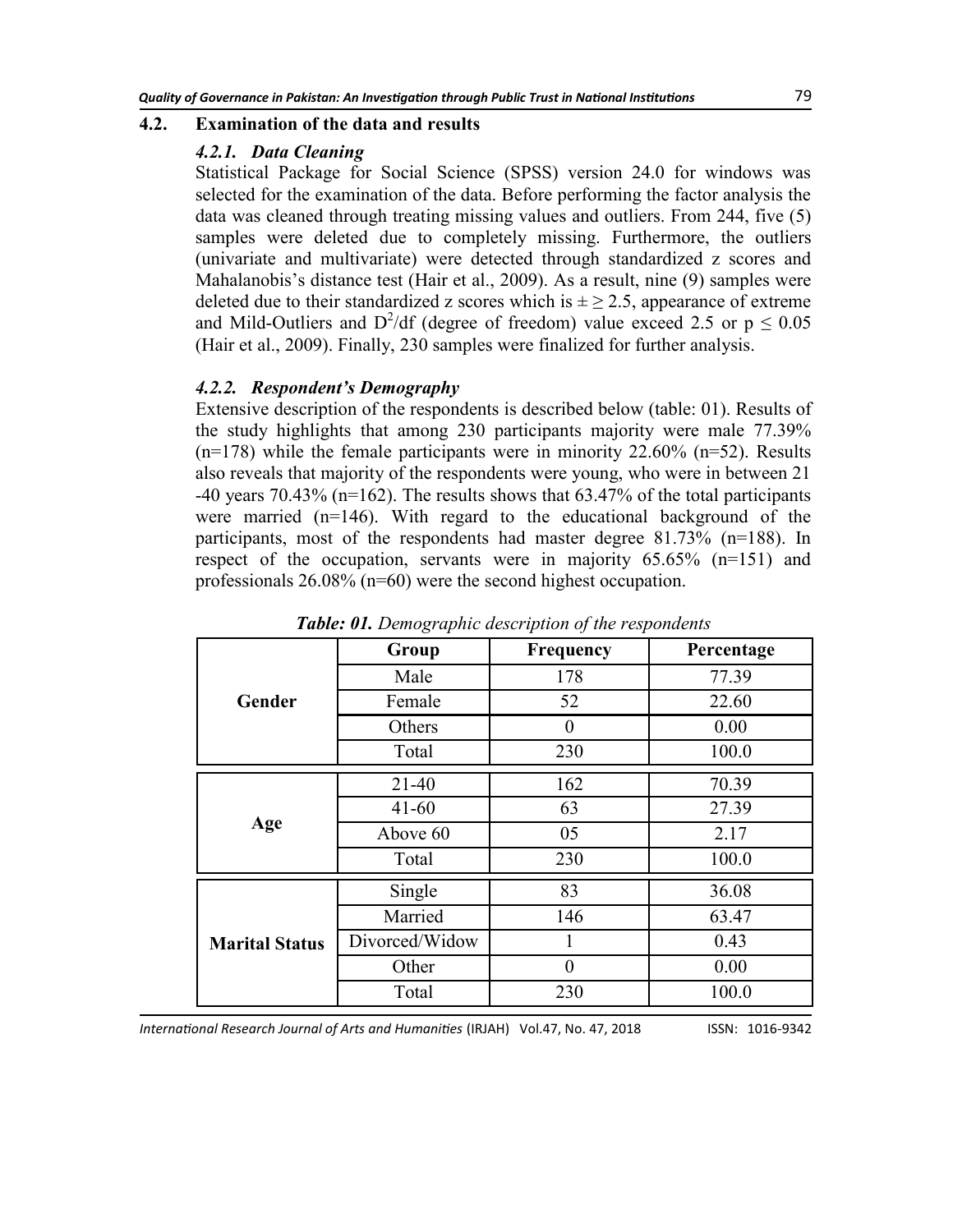|                    | <b>Bachelor Degree</b>   | 34                     | 14.78 |
|--------------------|--------------------------|------------------------|-------|
|                    | Master Degree            | 188                    | 81.73 |
| <b>Educational</b> | M.Phil/Ph.D              |                        | 3.04  |
| background         | Other                    |                        | 0.43  |
|                    | Total                    | 230                    | 100.0 |
|                    | Managers                 | 30                     | 13.04 |
|                    | Professionals            | 28<br>151<br>21<br>230 | 12.17 |
| Occupation         | Servants                 |                        | 65.65 |
|                    | Self-employed<br>laborer |                        | 9.13  |
|                    | Total                    |                        | 100.0 |

### *4.2.3 Descriptive statistics and reliability assessment*

Various statistical tests were applied to examine the trend and response of the participants. Mean or mean score was found in between 2.2–3.90 while standard deviation was noticed in between 1.08–2.24 (table: 02). Internal consistency of the items was investigated through Cronbach's alpha. The results of the Cronbach's alpha reveal the overall reliability 0.83, which is considered as excellent [\(Kothari, 2004;](file:///F:/IRJAH%20Folder/IRJAH%2047/6.%20co%20Jamal%20Mangi.docx#_ENREF_38#_ENREF_38) [Weber, 2017\).](file:///F:/IRJAH%20Folder/IRJAH%2047/6.%20co%20Jamal%20Mangi.docx#_ENREF_56#_ENREF_56) Besides, the individual's reliability of the factors was also found satisfactory (see further table: 02).

| S. No | <b>Variables</b>      | Mean | <b>Standard deviation</b> | Alpha $(a)$ |
|-------|-----------------------|------|---------------------------|-------------|
|       | Quality of governance | 3.90 | 1.11                      | .87         |
|       | Trust in Parliament   | 2.64 | 1.44                      | .84         |
|       | Trust in judiciary    | 3.90 | 1.08                      | .87         |
| 4     | Trust in military     | 3.62 | 1.26                      | .81         |
|       | Trust in media        | 2.2  | 2.24                      | 76          |

**Table: 02.** Descriptive statistics and reliability of individual's factors  $N = 23$ 

### *4.2.4 Hypotheses testing*

The relations as well as the impact of dependent and independent variables were examine through Pearson's correlations and multiple regression. The score of Pearson's correlations and multiple regressions for  $H1(r = .359^{**}; \beta = .241^{**}; t =$ 3.966;  $p < .01$ ) (see further; tables: 3 & 4). The results suggest that there is a positive and significant relation between public trust in parliament and quality of governance. Hence, hypothesis 1 (*H1*) was accepted. The results for H2 was (r = .576<sup>\*\*</sup>; β=.435\*\*; t = 7.379; p < .01) (See further; tables: 3 & 4) showed a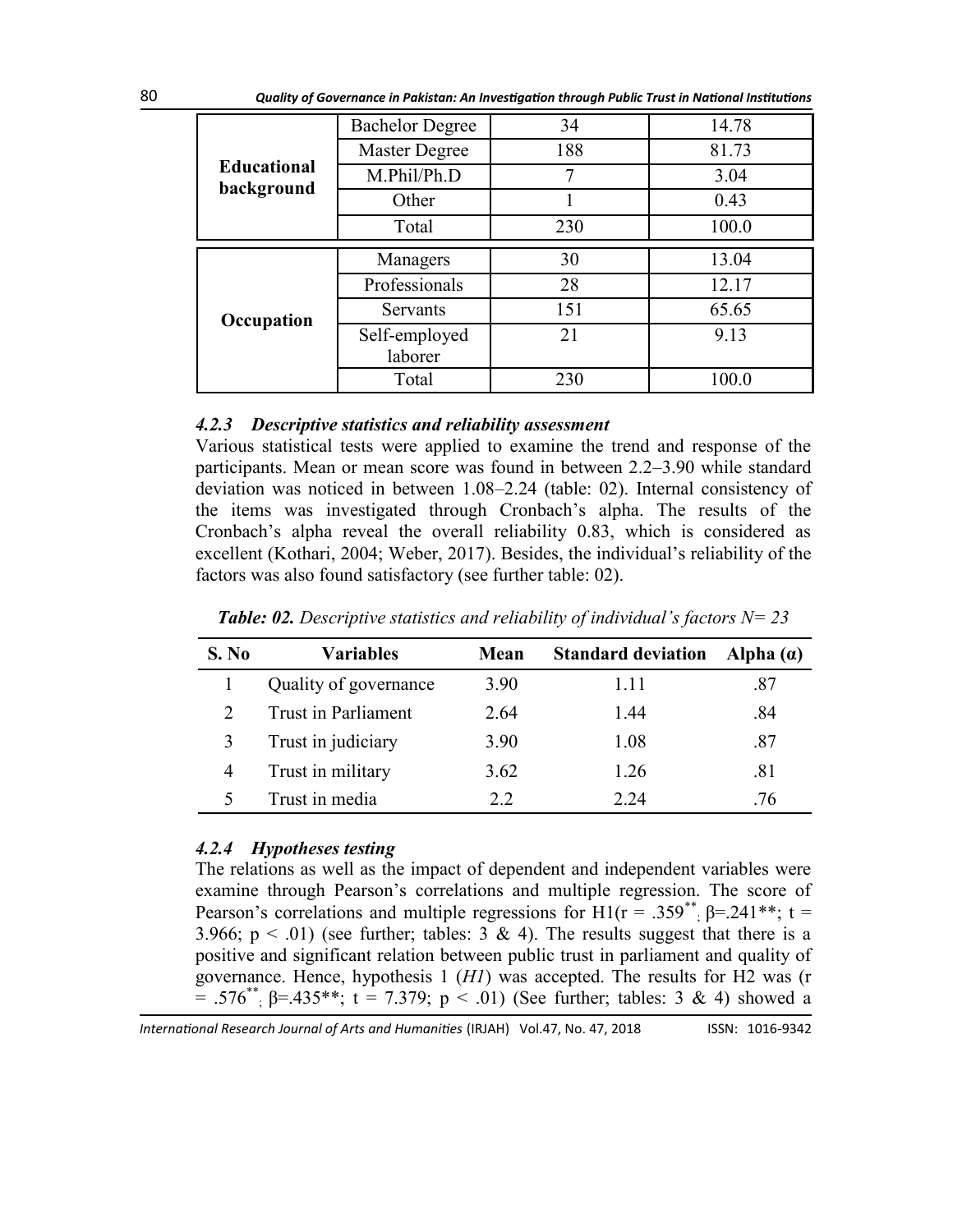positive and significant relation between public trust in judiciary and quality of governance. Thus, hypothesis 2 (H2) was supported. In regard to the H3, Pearson's correlations and multiple regression weights were found  $(r = .256^{**})$  $\beta$ =.359\*\*; t = 4.474; p < .01) for details see (tables: 3 & 4) the results proved that there is a positive and significant relation between public trust in military and quality of governance. Hypothesis 3 (H3) was also accepted. The results for the last hypothesis H4 was ( $r = .137$ ;  $\beta = .089**$ ;  $t = 1.400$ ;  $p > .01$ ) (see further; tables:  $3 \& 4$ ) highlights that there is negative and insignificant relation between public trust in media and quality of governance. Thus, hypothesis 4 (H4) was rejected.

In a nutshell, out of four hypotheses, three hypotheses were accepted while one hypothesis was rejected. Furthermore, an extensive detail of hypotheses testing is described in the table: 4 below.

|   | <b>Variables</b> |                     |                         | 3                    |          |         |     |  |
|---|------------------|---------------------|-------------------------|----------------------|----------|---------|-----|--|
|   | QGNC             |                     |                         |                      |          |         |     |  |
| 2 | PTNP             | $.359^{**}$         |                         |                      |          |         |     |  |
| 3 | PTNJ             | $.576^{**}$         | $.351$ **               | ---                  |          |         |     |  |
|   | <b>PTNM</b>      | $.256***$           | $.539^{**}$ $.512^{**}$ |                      | ---      |         |     |  |
| 5 | PTNM             | .137                | .212                    | .209                 | .171     |         |     |  |
| 6 | Age              | $.141$ <sup>*</sup> | $.240$ <sup>**</sup>    | .130                 | $.233*$  | .237    |     |  |
|   | Gender           | $325***$            | $134*$                  | $.266$ <sup>**</sup> | $221$ ** | $110^*$ | 210 |  |

*Table: 03. Pearson's Correlation*

**Note:** *QGNC=quality of governance, PTNP=public trust in parliament, PTNJ=public trust in judiciary, PTNM=public trust in military, PTNM= public trust in media.*

| <b>Variables</b>           | ß    | t-value | p-value |
|----------------------------|------|---------|---------|
| Public trust in Parliament | .241 | 3.966   | .000    |
| Public trust in Judiciary  | .435 | 7.379   | .000    |
| Public trust in Military   | .359 | 4.474   | .000    |
| Public trust in Media      | .089 | 1.400   | .162    |
| Age                        | .047 | $-988$  | .324    |
| Gender                     | .007 | .130    | .891    |
| $R^2$                      |      | .488    |         |
| Adjusted $\mathbb{R}^2$    |      | .470    |         |
| F value                    |      | 26.903  |         |

*Table: 04. Multiple Regression Analysis*

**Note:** *Dependent variable: Quality of governance*

*International Research Journal of Arts and Humanities* (IRJAH) Vol.47, No. 47, 2018 **ISSN: 1016-9342**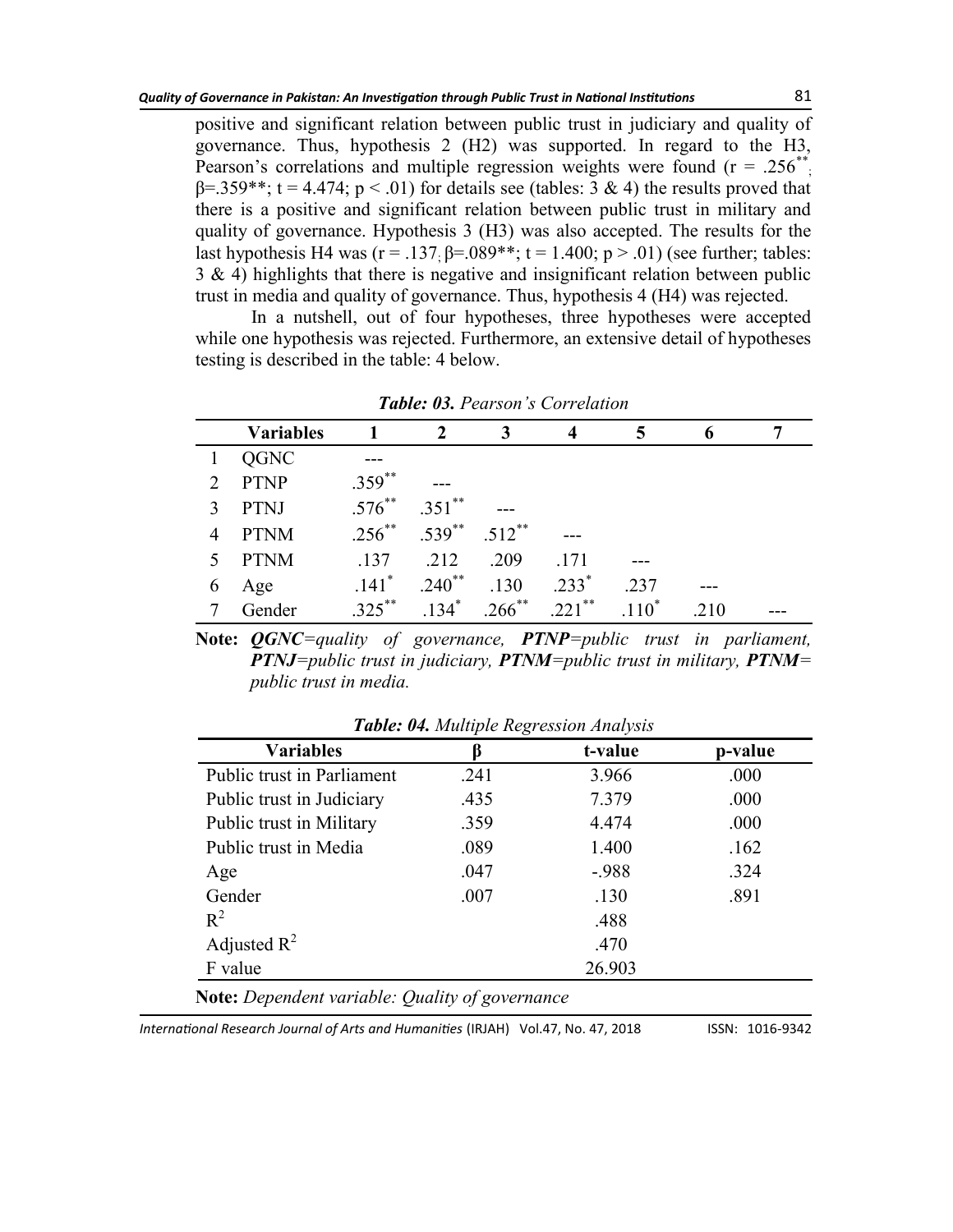### **5. Discussion and Conclusion**

Various useful tools and variables has been suggested in the existing literature to measure and fight against malfunctioning of the government. However, scant attention has been paid to public trust, particularly in Pakistan. Current study presents a model in which relation between public trust and governance has been examined. Finding of the study shows that all hypotheses were accepted except one (*H4*) in which significant and positive relation between public trust on media and quality of governance was claimed. This hypothesis was rejected, may be due to these two reasons. Firstly, majority of the media houses in Pakistan are not neutral [\(Nawaz et al., 2013\).](file:///F:/IRJAH%20Folder/IRJAH%2047/6.%20co%20Jamal%20Mangi.docx#_ENREF_44#_ENREF_44) Either they are working for or against the government. Secondly, the high degree of public distrust is due to the fake news and propaganda particularly in electronic media ([Hassan, 2014\)](file:///F:/IRJAH%20Folder/IRJAH%2047/6.%20co%20Jamal%20Mangi.docx#_ENREF_25#_ENREF_25).

The result of *H1* shows that public trust in parliament has a significant and positive impact on quality of governance which is similar to the findings of the studies conducted by Arnold ([Arnold et al., 2012;](file:///F:/IRJAH%20Folder/IRJAH%2047/6.%20co%20Jamal%20Mangi.docx#_ENREF_5#_ENREF_5) [Fung, 2015\).](file:///F:/IRJAH%20Folder/IRJAH%2047/6.%20co%20Jamal%20Mangi.docx#_ENREF_20#_ENREF_20) In this way, the obtained results of *H2* public trust has significant and positive impact on quality of governance is also supported by the previous studies (Grimmelikhuijsen  $\&$  Klijn, 2015; [Yang, 2005\)](file:///F:/IRJAH%20Folder/IRJAH%2047/6.%20co%20Jamal%20Mangi.docx#_ENREF_58#_ENREF_58). Findings of the third hypothesis are not surprising. Because same result was seen in the study conducted by ([Luhiste, 2006\).](file:///F:/IRJAH%20Folder/IRJAH%2047/6.%20co%20Jamal%20Mangi.docx#_ENREF_39#_ENREF_39)

Current study recognizes governance's significance not only for the welfare and prosperity of the state but it finds governance a paramount factor for national building. It is considered "good" when public desire and need is given space at the time of policy making. Additionally, this study finds that quality of governance or efficacy of the government can be intensified through citizen's trust in institutions. Institutions can relish with their performance, when they are trusted by the public. When citizen's trust in the institutions increased, the planned policies as well as the will of the government can actively enforced over the state. Adversely, government decisions or policies cannot be implemented when the level of people's distrust increased. Turbulence in the state is created through public distrust. In order to create good governance, government of Pakistan may have to increase citizen's trust in various institutions. The study suggests that public trust in national institutions offers good governance which is essential for a sustained development of system. It is a lasting instrument to unite as well as provides firmness to the system.

# **Future research directions**

Present study does not provide a final formula to measure the quality of governance, but a basis for discussion. Only public trust has been used in this study to examine quality of governance while other factors (i-e: economical, social and political) were ignored. In the future research, these variables can be included. Furthermore, the direct relations between dependent and independent variables have been measured. Therefore, it is suggested to incorporate mediator and moderator in the conceptual model in future.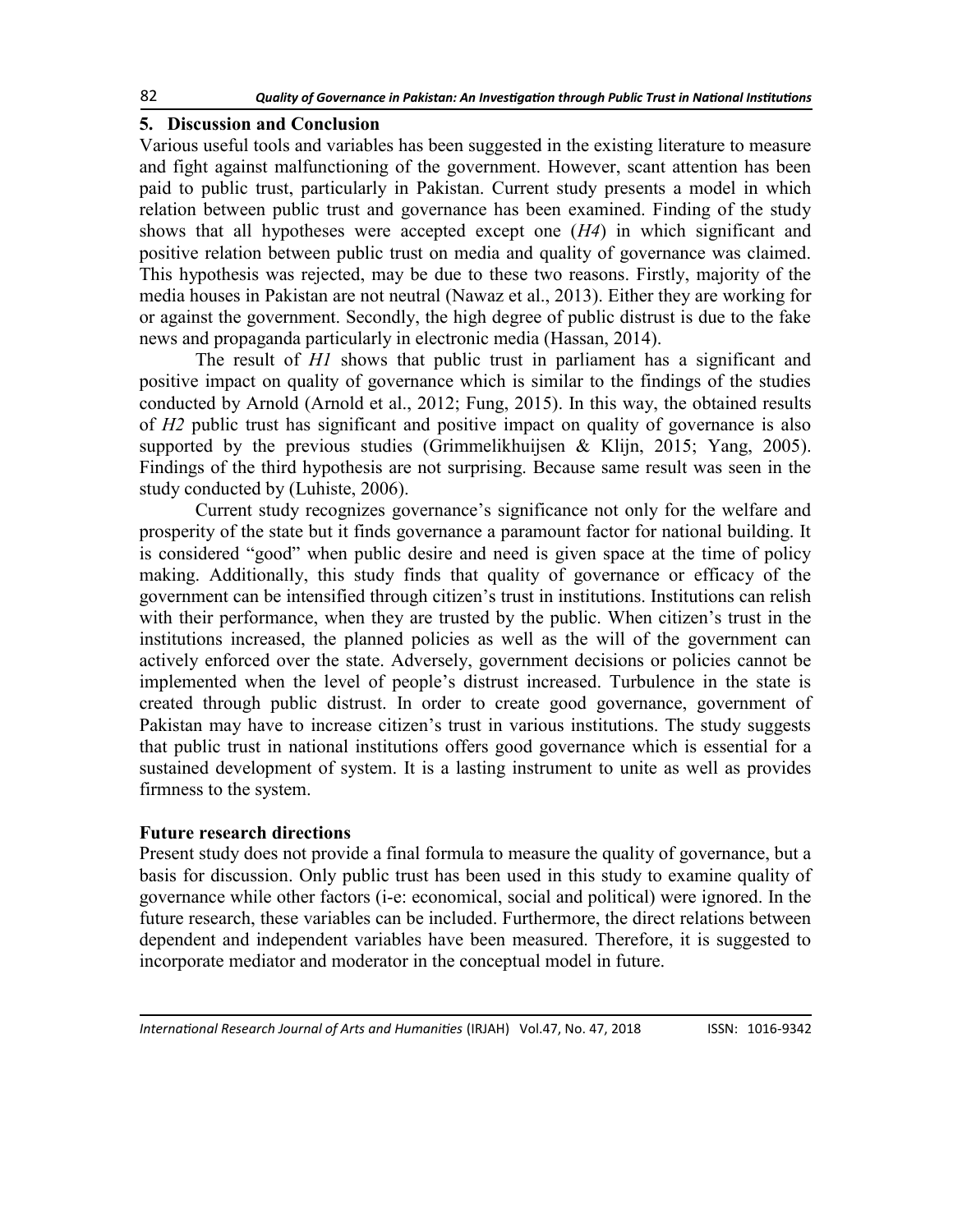### **References**

- **Addai, I., & Pokimica, J. (2012).** An exploratory study of trust and material hardship in Ghana. *Social Indicators Research, 109*(3), 413-438.
- **Albassam, B. A. (2015).** The Influence of Budget Transparency on Quality of Governance. *International Journal on Governmental Financial Management, 15*(2), 89.
- **Algan, Y., & Cahuc, P. (2014).** Trust, growth, and well-being: New evidence and policy implications *Handbook of economic growth* (Vol. 2, pp. 49-120): Elsevier.
- **Ali, M., & Mujahid, N. (2015).** Electronic government re-inventing governance: A case study of Pakistan. *Electronic Government, 5*(2).
- **Arnold, C., Sapir, E., & Zapryanova, G. (2012).** Trust in the institutions of the European Union: A cross-country examination.
- **Bartolini, S., Mikucka, M., & Sarracino, F. (2017).** Money, trust and happiness in transition countries: evidence from time series. *Social Indicators Research, 130*(1), 87-106.
- **Bhattacharyya, S., & Hodler, R. (2015).** Media freedom and democracy in the fight against corruption. *European Journal of Political Economy, 39*, 13-24.
- **Bok, D. C. (2001).** *The trouble with government*: Harvard University Press.
- **Bouckaert, G. (2012).** Trust and public administration. *Administration, 60*(1), 91- 115.
- **Bouckaert, G., & Van de Walle, S. (2003).** Comparing measures of citizen trust and user satisfaction as indicators of ‗good governance': difficulties in linking trust and satisfaction indicators. *International Review of Administrative Sciences, 69*(3), 329-343.
- **Caillier, J. (2010).** Citizen trust, political corruption, and voting behavior: Connecting the dots. *Politics & Policy, 38*(5), 1015-1035.
- **Chanley, V. A., Rudolph, T. J., & Rahn, W. M. (2000).** The origins and consequences of public trust in government: A time series analysis. *Public opinion quarterly, 64*(3), 239-256.
- **Cheema, G. S., & Popovski, V. (2010).** *Building trust in government: innovations in governance reform in Asia*: United Nations University Press Tokyo.
- **Denhardt, J. V., & Denhardt, R. B. (2015).** *The new public service: Serving, not steering*: Routledge.
- **Diamond, L. (2007).** *Building trust in government by improving governance.* Paper presented at the 7th Global Forum on Reinventing Government: "Building Trust in Government" Sponsored by the United Nations Session V: Elections, Parliament, and Citizen Trust Vienna.
- **Fard, H. D., & Rostamy, A. A. A. (2007).** Promoting public trust in public organizations: Explaining the role of public accountability. *Public Organization Review, 7*(4), 331-344.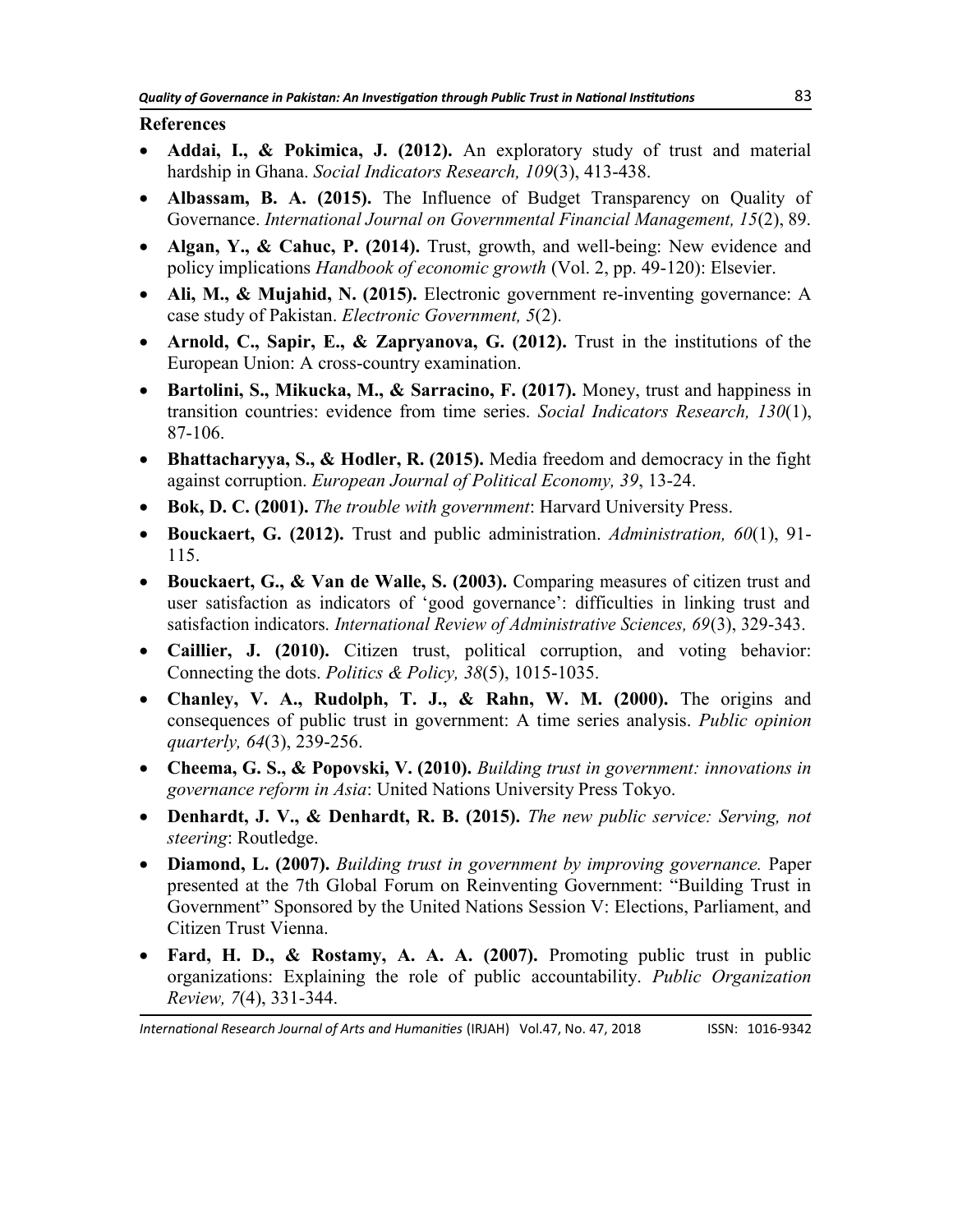- **Fiorina, M. P. (1978).** Economic retrospective voting in American national elections: A micro-analysis. *American Journal of political science*, 426-443.
- **Foster, C., & Frieden, J. (2017).** Crisis of trust: Socio-economic determinants of Europeans' confidence in government. *European Union Politics, 18*(4), 511-535.
- **Fukuyama, F. (2013).** What is governance? *Governance, 26*(3), 347-368.
- **Fung, A. (2015).** Putting the public back into governance: The challenges of citizen participation and its future. *Public Administration Review, 75*(4), 513-522.
- **Griffin, L. (2010).** The limits to good governance and the state of exception: a case study of North Sea fisheries. *Geoforum, 41*(2), 282-292.
- **Grimmelikhuijsen, S., & Klijn, A. (2015).** The effects of judicial transparency on public trust: Evidence from a field experiment. *Public Administration, 93*(4), 995-1011.
- **Guinaudeau, I., & Persico, S. (2013).** EU politicization through the lens of salience: How the EU enters the French, British and German electoral agenda (1986–2009). *French Politics, 11*(2), 143-168.
- **Hair, J. F., Black, W. C., Babin, B. J., Anderson, R. E., & Tatham, R. L. (2009).** *Análise multivariada de dados*: Bookman Editora.
- **Hassan, K. (2014).** The Role of Private Electronic Media in Radicalising Pakistan. *The Round Table, 103*(1), 65-81.
- **Héritier, A. (2003).** New modes of governance in Europe: Increasing political capacity and policy effectiveness. *The state of the European Union, 6*, 105-126.
- **Hetherington, M. J. (2005).** *Why trust matters: Declining political trust and the demise of American liberalism*: Princeton University Press.
- **Hutchinson, M. (2018).** The crisis of public trust in governance and institutions: Implications for nursing leadership. *Journal of nursing management, 26*(2), 83-85.
- **Hydén, G., & Mease, K. (2004).** *Making sense of governance: empirical evidence from sixteen developing countries*: Lynne Rienner Publishers.
- **Inglehart, R., & Welzel, C. (2005).** *Modernization, cultural change, and democracy: The human development sequence*: Cambridge University Press.
- **Ismail, Z. H., & Rizvi, S. (2010).** Some issues of governance in Pakistan. *Retrieved on May, 17*.
- **Javaid Lone, E., Ali, A., & Khan, I. (2016).** Corporate governance and corporate social responsibility disclosure: evidence from Pakistan. *Corporate Governance: The International Journal of Business in Society, 16*(5), 785-797.
- Kaufmann, D., Kraay, A., & Mastruzzi, M. (2010). Response to 'What do the worldwide governance indicators measure?'. *The European Journal of Development Research, 22*(1), 55-58.
- **Kaufmann, D., Kraay, A., & Mastruzzi, M. (2010).** The worldwide governance indicators: Methodology and analytical issues. World Bank Policy Research Working Paper No. 5430. Retrieved March 1, 2011.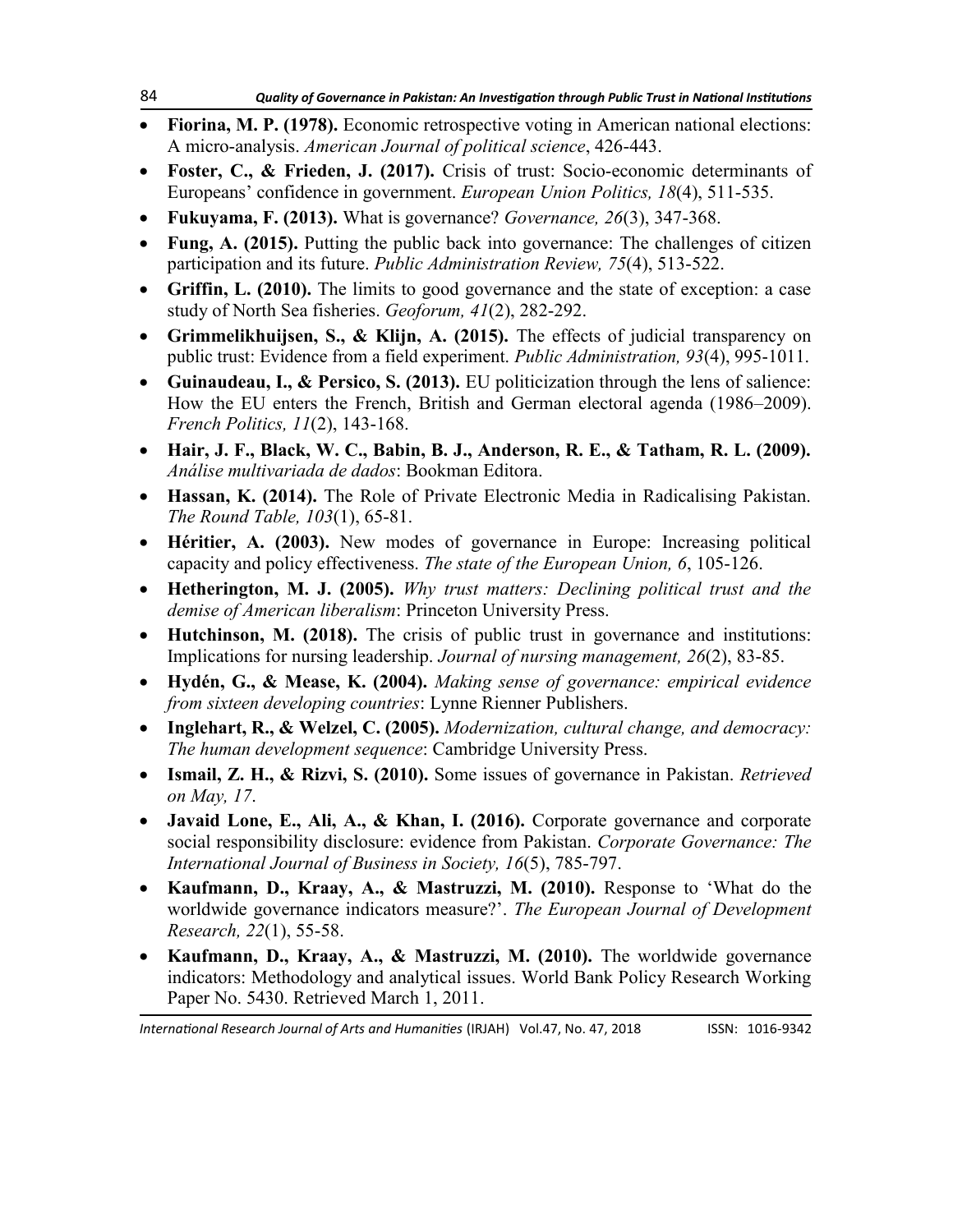- **Khan, M. M. (2002).** Good governance: Concept and the case of Bangladesh. *Thirty years of Bangladesh politics: Essays in memory of Dr. Mahfuzul Huq*, 63-76.
- **Klesner, J. L. (2007).** Social capital and political participation in Latin America: evidence from Argentina, Chile, Mexico, and Peru. *Latin American research review*, 1-32.
- **Kosack, S., & Fung, A. (2014).** Does transparency improve governance? *Annual Review of Political Science, 17*, 65-87.
- **Kothari, C. R. (2004).** *Research methodology: Methods and techniques*: New Age International.
- **Luhiste, K. (2006).** Explaining trust in political institutions: Some illustrations from the Baltic states. *Communist and Post-Communist Studies, 39*(4), 475-496.
- **MacKuen, M. B., Erikson, R. S., & Stimson, J. A. (1992).** Peasants or bankers? The American electorate and the US economy. *American Political Science Review, 86*(3), 597-611.
- **Mara, G. M. (2001).** Thucydides and Plato on democracy and trust. *Journal of Politics, 63*(3), 820-845.
- **Mangi, S.N., Soomro B.A., Malik, A.A.(2018).** Rebirth of democracy in Pakistan through Internet.*Indian journal of science and technology, 11*(31), DOI: 10.17485/ ijst/2018/v11i31/130214,
- **Moro, G. (2001).** The citizen's side of governance. *Journal of Corporate Citizenship*.
- **Morris, S. D., & Klesner, J. L. (2010).** Corruption and trust: Theoretical considerations and evidence from Mexico. *Comparative Political Studies, 43*(10), 1258-1285.
- **Nawaz, S., Bilal, A., Kalsoom, M., Fayyaz, Z., & Nayyar, H. (2013).** Media Discourse and Their Implicit Ideologies. *Asian Journal of Social Science and Humanities, 2*(2), 328-337.
- Newton, K. (2006). Political support: Social capital, civil society and political and economic performance. *Political studies, 54*(4), 846-864.
- **Nunkoo, R., Ribeiro, M. A., Sunnassee, V., & Gursoy, D. (2018).** Public trust in mega event planning institutions: The role of knowledge, transparency and corruption. *Tourism Management, 66*, 155-166.
- **Oates, W. E. (1999).** An essay on fiscal federalism. *Journal of economic literature, 37*(3), 1120-1149.
- **Park, S. M. (2012).** Toward the trusted public organization: Untangling the leadership, motivation, and trust relationship in US federal agencies. *The American Review of Public Administration, 42*(5), 562-590.
- **Rothstein, B., & Stolle, D. (2007).** The quality of government and social capital: a theory of political institutions and generalized trust. *QoG Working paper series, 2*.